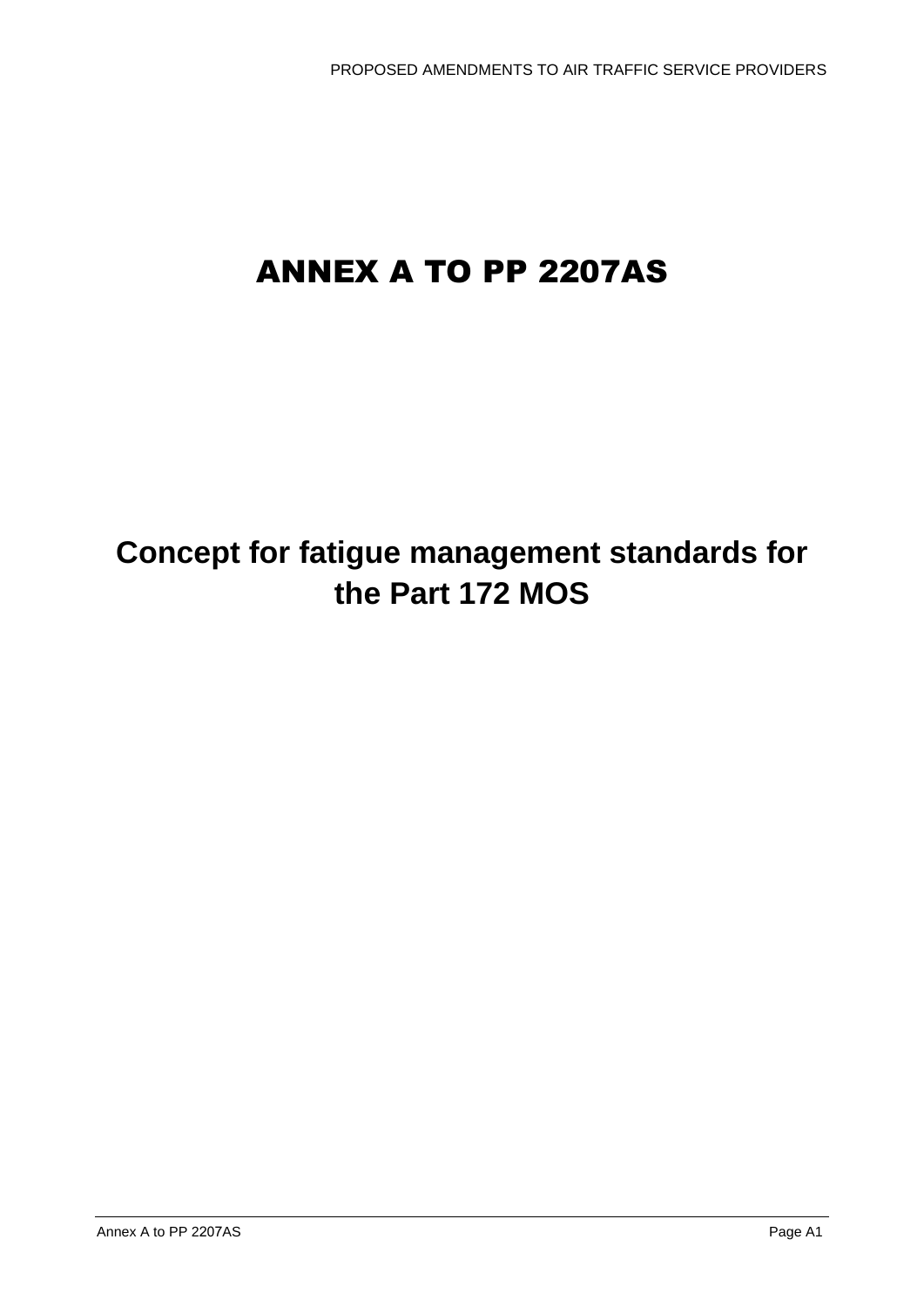#### **Concept of fatigue management standards for the Part 172 MOS**

Laydraft only and subject to change after consultation and during formal drafting.

*No equivalent* Annex 11 identifies only air traffic controllers as needing a system for managing fatigue. However, Parts 65 and 172 of ASR regulate both air traffic controllers and flight service fficers. CASA proposes that any requirement for a fatigue anagement would apply to both.

ccordingly, CASA proposes the definition 'operational person' that fatigue management requirements are applied to any art 65 regulated ATC or FSO.

pperational person' is a tentative descriptor for a person who

| Concept for proposed fatigue management standards                                                                                                                                                                                                                                                                              | <b>References</b>                                                                                                                                                                                                                                                                                                                | E)             |
|--------------------------------------------------------------------------------------------------------------------------------------------------------------------------------------------------------------------------------------------------------------------------------------------------------------------------------|----------------------------------------------------------------------------------------------------------------------------------------------------------------------------------------------------------------------------------------------------------------------------------------------------------------------------------|----------------|
| <b>CHAPTER 2</b>                                                                                                                                                                                                                                                                                                               |                                                                                                                                                                                                                                                                                                                                  | Int            |
| <b>Fatigue management</b><br><b>Division 6</b>                                                                                                                                                                                                                                                                                 |                                                                                                                                                                                                                                                                                                                                  |                |
|                                                                                                                                                                                                                                                                                                                                |                                                                                                                                                                                                                                                                                                                                  |                |
| 2.605 Fatigue management etc<br>This Division:                                                                                                                                                                                                                                                                                 |                                                                                                                                                                                                                                                                                                                                  |                |
| (1)                                                                                                                                                                                                                                                                                                                            |                                                                                                                                                                                                                                                                                                                                  |                |
| is made for paragraph 172.P175 of CASR; and<br>(a)                                                                                                                                                                                                                                                                             |                                                                                                                                                                                                                                                                                                                                  |                |
| prescribes the standards for the system for managing fatigue in the<br>(b)<br>provision of the air traffic services.                                                                                                                                                                                                           |                                                                                                                                                                                                                                                                                                                                  |                |
| In this Division:<br>(2)                                                                                                                                                                                                                                                                                                       | Annex 11: Duty. Any task that an air traffic controller is required by an air traffic services<br>provider to perform. These tasks include those performed during time-in-position, administrative                                                                                                                               | Ac             |
| duty means any task that an operational person is required by an air traffic<br>services provider to perform.                                                                                                                                                                                                                  | work and training.                                                                                                                                                                                                                                                                                                               |                |
| Note: Tasks include those performed during time-in-position, administrative work<br>and training.                                                                                                                                                                                                                              |                                                                                                                                                                                                                                                                                                                                  |                |
| duty period means a period of time which:                                                                                                                                                                                                                                                                                      | <b>Annex 11: Duty period.</b> A period which starts when an air traffic controller is required by an air<br>traffic services provider to report for or to commence a duty and ends when that person is free                                                                                                                      | Ac             |
| starts when an operational person is required by an ATS provider to<br>(a)<br>report for or to commence a duty; and                                                                                                                                                                                                            | from all duties.                                                                                                                                                                                                                                                                                                                 |                |
| ends when that person is free from all duties.<br>(b)                                                                                                                                                                                                                                                                          |                                                                                                                                                                                                                                                                                                                                  |                |
| <i>fatigue</i> means a physiological state of reduced mental or physical<br>performance capability resulting from sleep loss, extended wakefulness,<br>circadian phase, and/or workload (mental and/or physical activity) that can<br>impair a person's alertness and ability to perform safety-related operational<br>duties. | <b>Annex 11: Fatigue.</b> A physiological state of reduced mental or physical performance capability<br>resulting from sleep loss, extended wakefulness, circadian phase, and/or workload (mental and/or<br>physical activity) that can impair a person's alertness and ability to perform safety-related<br>operational duties. | Ac             |
| <i>fatigue risk management system (or FRMS)</i> means a data-driven means of<br>continuously monitoring and managing fatigue-related safety risks, based<br>upon scientific principles, knowledge and operational experience that aims<br>to ensure relevant personnel are performing at adequate levels of alertness.         | <b>Annex 11: Fatigue risk management system (FRMS).</b> A data-driven means of continuously<br>monitoring and managing fatigue-related safety risks, based upon scientific principles, knowledge<br>and operational experience that aims to ensure relevant personnel are performing at adequate<br>levels of alertness.         | Ac             |
| non-duty period means a continuous and defined period of time, subsequent<br>to and/or prior to duty periods, during which the operational person is free of<br>all duties.                                                                                                                                                    | <b>Annex 11: Non-duty period.</b> A continuous and defined period of time, subsequent to and/or prior<br>to duty periods, during which the air traffic controller is free of all duties.                                                                                                                                         | Ac             |
| operational person means a person who:                                                                                                                                                                                                                                                                                         | No equivalent                                                                                                                                                                                                                                                                                                                    | Ar<br>sy       |
| carries out an air traffic control function or flight service function as<br>$\left( a\right)$<br>regulated under Part 65 of CASR; or                                                                                                                                                                                          |                                                                                                                                                                                                                                                                                                                                  | CA<br>of<br>m  |
| according to a requirement under Part 65 of CASR — supervises<br>(b)<br>another person carrying out an air traffic control function or flight<br>service function.                                                                                                                                                             |                                                                                                                                                                                                                                                                                                                                  | Ac<br>so<br>pa |
|                                                                                                                                                                                                                                                                                                                                |                                                                                                                                                                                                                                                                                                                                  | $^{\prime}$ o  |

#### **Concept Formally Explanation, comments and notes**

Introductory text for proposed fatigue management standards

dd definition for duty - in the context of fatigue management

dd definition for duty period

dd definition for fatigue

dd definition for Fatigue risk management system (or FRMS)

dd definition for non-duty period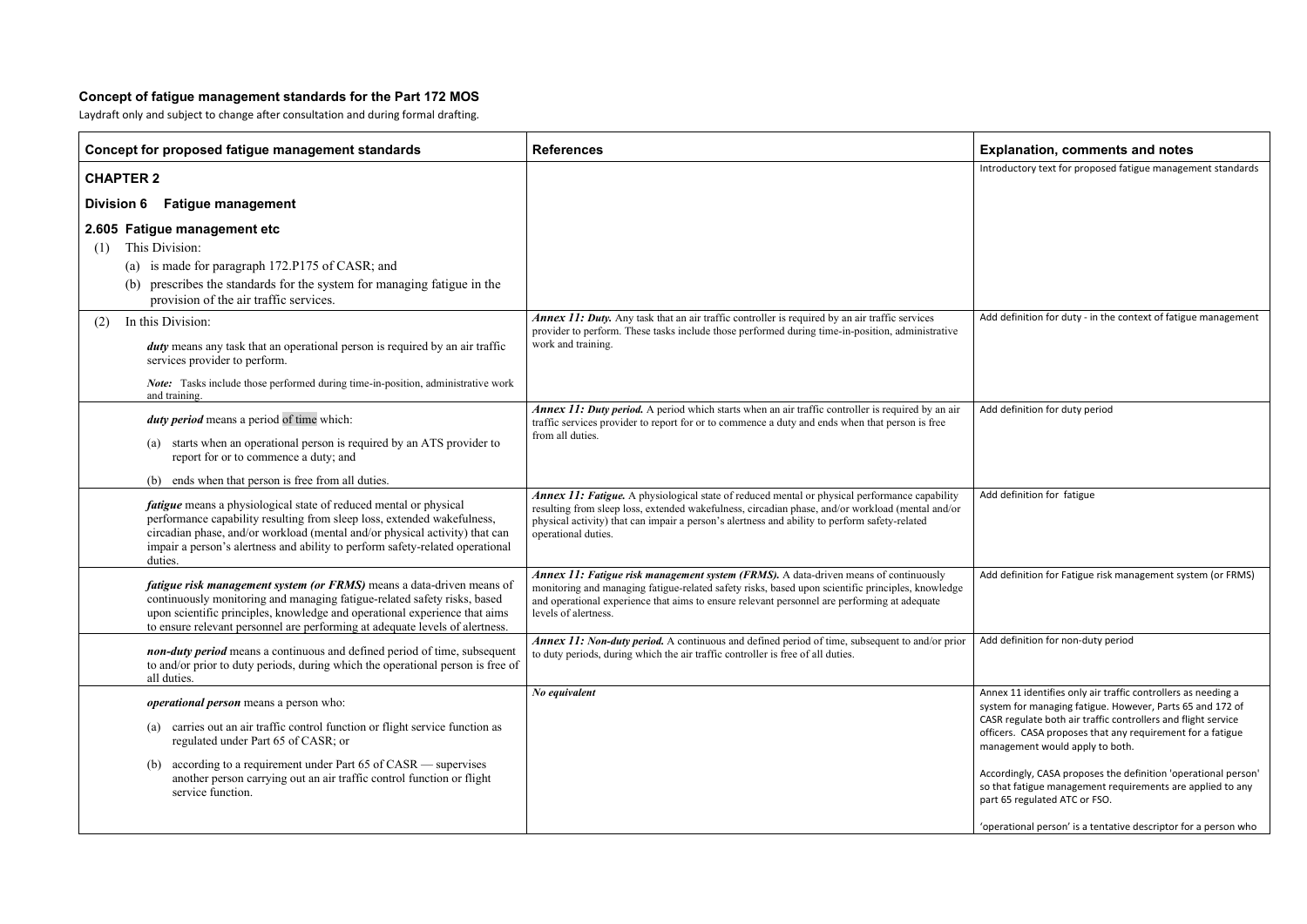Implements Annex 11 2.28.4 b), specifically the requirement or the State to approve an ATS provider's FRMS.

nplements Annex 11 2.28.2 b)

nplements Annex 11 2.28.4 a)

mplements Annex 11 2.28.4 b), specifically that the FRMS, ccording to a documented process, provides <mark>a level of safety</mark> cceptable to the State.

he specific details match the equivalent requirements of CAO 8.1 and the guidance in ICAO Doc 9966 The Manual for the versight of Fatigue Management Approaches, particularly in egards maximum duty periods and minimum non-duty periods uitable for baselining the measures of safety expected under ne FRMS limits.

Proposed standard required ATS providers to have an FRMS.

discussed in Section 3.1 of the Policy Proposal Document, ASA proposes only to provide for standards for an FRMS. The raft standards in this section closely match the standards specified in Appendix 6 to ICAO Annex 11, but with minor working changes to match the equivalent FRMS standards in ivil Aviation Order 48.1

|     | Concept for proposed fatigue management standards                                                                                                                                                                                                                                                                                                                                                                                                                                                                                                                              | <b>References</b>                                                                                                                                                                                                                                                                                                                                                                                                                                                                                                                                                                                                                                                                                                                                                                                                                                                                                                                              | <b>Explanation, comme</b>                                                                                                                                                                                                                                              |
|-----|--------------------------------------------------------------------------------------------------------------------------------------------------------------------------------------------------------------------------------------------------------------------------------------------------------------------------------------------------------------------------------------------------------------------------------------------------------------------------------------------------------------------------------------------------------------------------------|------------------------------------------------------------------------------------------------------------------------------------------------------------------------------------------------------------------------------------------------------------------------------------------------------------------------------------------------------------------------------------------------------------------------------------------------------------------------------------------------------------------------------------------------------------------------------------------------------------------------------------------------------------------------------------------------------------------------------------------------------------------------------------------------------------------------------------------------------------------------------------------------------------------------------------------------|------------------------------------------------------------------------------------------------------------------------------------------------------------------------------------------------------------------------------------------------------------------------|
|     |                                                                                                                                                                                                                                                                                                                                                                                                                                                                                                                                                                                |                                                                                                                                                                                                                                                                                                                                                                                                                                                                                                                                                                                                                                                                                                                                                                                                                                                                                                                                                | performs a Part 65 'function'<br>65.075(2) {an air traffic cont<br>65.130(2) {a flight service ful                                                                                                                                                                     |
|     | <i>time-in-position</i> means the period of time when an operational person is<br>carrying out an air traffic control function or flight service function at an<br>operational position.                                                                                                                                                                                                                                                                                                                                                                                       | <b>Annex 11: Time-in-position.</b> The period of time when an air traffic controller is exercising the<br>privileges of the air traffic controller's licence at an operational position.                                                                                                                                                                                                                                                                                                                                                                                                                                                                                                                                                                                                                                                                                                                                                       | Add definition for time-in-po                                                                                                                                                                                                                                          |
|     | 2.610 Standard for managing fatigue<br>To meet the requirement of subregulation 172.P145 (1) of CASR, an ATS<br>provider must have and put into effect a fatigue risk management system<br>(FRMS) in accordance with subsection 2.625.<br>Note: The FRMS requires approval from CASA.                                                                                                                                                                                                                                                                                          | Annex 11 2.28.2 States shall require that the air traffic services provider, for the<br>purposes of managing its fatigue-related safety risks, establish one of the following:<br>a) air traffic controller schedules commensurate with the service(s) provided and in<br>compliance with the prescriptive limitation regulations established by the State in<br>accordance with 2.28.1 a); or<br>b) an FRMS, in compliance with regulations established by the State in accordance<br>with 2.28.1 b), for the provision of all air traffic control services; or<br>c) an FRMS, in compliance with regulations established by the State in accordance<br>with 2.28.1 b), for a defined part of its air traffic control services in conjunction with<br>schedules in compliance with the prescriptive limitation regulations established by<br>the State in accordance with 2.28.1 a) for the remainder of its air traffic control<br>services. | Proposed standard require<br>As discussed in Section 3.1 o<br>CASA proposes only to provi<br>draft standards in this sectio<br>specified in Appendix 6 to IC<br>working changes to match th<br>Civil Aviation Order 48.1                                               |
|     | $2.615 - 2.620$ reserved                                                                                                                                                                                                                                                                                                                                                                                                                                                                                                                                                       |                                                                                                                                                                                                                                                                                                                                                                                                                                                                                                                                                                                                                                                                                                                                                                                                                                                                                                                                                | Reserved section numbers                                                                                                                                                                                                                                               |
| (1) | 2.625 Requirements for a Fatigue Risk Management System<br>An ATS provider must apply to CASA for approval to implement the<br>FRMS. The application must be in writing.                                                                                                                                                                                                                                                                                                                                                                                                       | Annex 11 2.28.4 Where an air traffic services provider implements an FRMS to<br>manage fatigue-related safety risks in the provision of part or all of its air traffic control<br>services in accordance with 2.28.2 b), the State shall:<br>b) approve an FRMS, according to a documented process, that provides a level of safety                                                                                                                                                                                                                                                                                                                                                                                                                                                                                                                                                                                                            | Implements Annex 11 2.28<br>for the State to approve an /                                                                                                                                                                                                              |
| (2) | For an FRMS approval, an ATS provider's FRMS must include or address<br>the matters specified in subsection 2.630.<br>Note: Guidance for the development and implementation of an FRMS is available on<br>the ICAO and CASA websites.                                                                                                                                                                                                                                                                                                                                          | acceptable to the State.<br>Mechanism for implementing Annex 11 2.28.2 b) an FRMS, in compliance with<br>regulations established by the State in accordance with 2.28.1 b), for the provision of all<br>air traffic control services; or                                                                                                                                                                                                                                                                                                                                                                                                                                                                                                                                                                                                                                                                                                       | Implements Annex 11 2.28.2                                                                                                                                                                                                                                             |
| (3) | An ATS provider must have processes to integrate FRMS functions with<br>its other safety management functions.                                                                                                                                                                                                                                                                                                                                                                                                                                                                 | Annex 11 2.28.4 a) require the air traffic services provider to have processes to integrate<br>FRMS functions with its other safety management functions; and<br>CAO 48.1 Appendix 7 1.3 If the AOC holder has an SMS, a trial or full FRMS<br>implementation approval will not be given unless CASA is satisfied that the FRMS is<br>integrated with the SMS.                                                                                                                                                                                                                                                                                                                                                                                                                                                                                                                                                                                 | Implements Annex 11 2.28.4                                                                                                                                                                                                                                             |
| (4) | Before CASA issues an FRMS approval, CASA must be satisfied that the<br>ATS provider's FRMS:<br>addresses all the matters specified in subsection 2.630; and<br>$\left( a\right)$<br>specifies maximum duty periods and minimum non-duty periods<br>(b)<br>suitable for baselining the measures of safety expected under the<br>FRMS limits; and<br>is a safe, integrated, data-driven, system which will continuously and<br>(c)<br>effectively monitor and manage fatigue-related safety risks using<br>scientific principles and knowledge, and operational experience; and | Annex 11 2.28.4 Where an air traffic services provider implements an FRMS to manage<br>fatigue-related safety risks in the provision of part or all of its air traffic control services<br>in accordance with 2.28.2 b), the State shall:<br>b) approve an FRMS, according to a documented process, that provides a level of safety<br>acceptable to the State.<br>ICAO Doc 9966 IDENTIFYING THE METHOD FOR ESTABLISHING THE BASELINE FOR THE<br>EQUIVALENT LEVEL OF SAFETY<br>In order to agree on meaningful SPIs, it is necessary to establish a baseline of safety. The baseline<br>of safety is identified through fatigue-related metrics associated with the prescriptive limitation<br>regulations under the service provider's SMS processes in specific operational circumstance (e.g.                                                                                                                                               | Implements Annex 11 2.28.4<br>according to a documented<br>acceptable to the State.<br>The specific details match th<br>48.1 and the guidance in ICA<br>Oversight of Fatigue Manage<br>regards maximum duty perio<br>suitable for baselining the m<br>the FRMS limits. |

#### **Concept Formally Explanation, comments and notes**

erforms a Part 65 'function' as identified in subregulation 65.075(2) {an air traffic control function} or subregulation 65.130(2) {a flight service function}. dd definition for time-in-position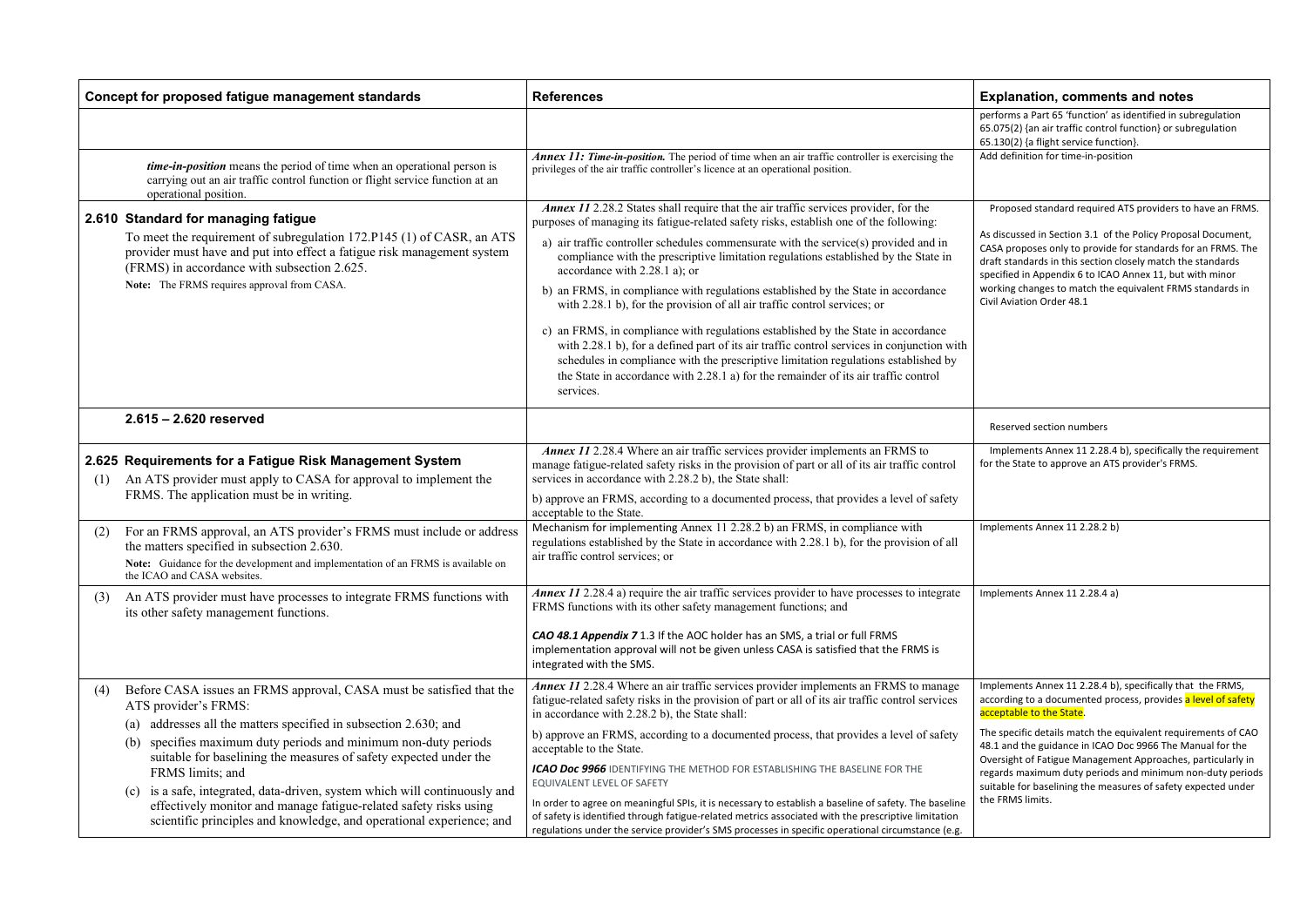Proposes change management requirements for FRMS as rovided in CAO 48.1

|     | Concept for proposed fatigue management standards                                                                                                   | <b>References</b>                                                                                                                                                                                                                                                                                                                                                                                                                                                                                                                       | Е  |
|-----|-----------------------------------------------------------------------------------------------------------------------------------------------------|-----------------------------------------------------------------------------------------------------------------------------------------------------------------------------------------------------------------------------------------------------------------------------------------------------------------------------------------------------------------------------------------------------------------------------------------------------------------------------------------------------------------------------------------|----|
|     | will enable the ATS provider to ensure that operational persons and<br>(d)<br>other relevant personnel perform at levels of alertness sufficient to | average sleep obtained in a normal non-work period in relation to average alertness and<br>performance at the end of the safety-related work period).                                                                                                                                                                                                                                                                                                                                                                                   |    |
|     | ensure the safety of operations.                                                                                                                    | The State and the service provider will need to agree to the method used by the service provider<br>to demonstrate an equivalent level of safety for the proposed FRMS trial operation. This will<br>allow comparison of baseline measures of safety to those expected under the proposed FRMS<br>limits. Possible SPIs include the average sleep achieved in the 24 hours before top of descent (in<br>the case of pilots) or average sleep achieved in the 24 hours before a work period (in the case of<br>air traffic controllers). |    |
|     |                                                                                                                                                     | CAO 48.1 Appendix 7                                                                                                                                                                                                                                                                                                                                                                                                                                                                                                                     |    |
|     |                                                                                                                                                     | 1.5 Before CASA issues a full FRMS implementation approval, CASA must be satisfied<br>that the AOC holder's FRMS:                                                                                                                                                                                                                                                                                                                                                                                                                       |    |
|     |                                                                                                                                                     | (a) comprises all the elements mentioned in subclause 1.2; and                                                                                                                                                                                                                                                                                                                                                                                                                                                                          |    |
|     |                                                                                                                                                     | (b) is a safe, integrated, data-driven, system which will continuously and effectively<br>monitor and manage fatigue-related safety risks using scientific principles and<br>knowledge, and operational experience; and                                                                                                                                                                                                                                                                                                                 |    |
|     |                                                                                                                                                     | (c) will enable the AOC holder to ensure that FCMs and other relevant personnel<br>perform at levels of alertness sufficient to ensure the safety of operations.                                                                                                                                                                                                                                                                                                                                                                        |    |
|     |                                                                                                                                                     |                                                                                                                                                                                                                                                                                                                                                                                                                                                                                                                                         |    |
|     |                                                                                                                                                     | 3.2 The FRMS practical operating procedures must set out:                                                                                                                                                                                                                                                                                                                                                                                                                                                                               |    |
|     |                                                                                                                                                     | (a) maximum values for each FCM for the following:                                                                                                                                                                                                                                                                                                                                                                                                                                                                                      |    |
|     |                                                                                                                                                     | (i) flight times;                                                                                                                                                                                                                                                                                                                                                                                                                                                                                                                       |    |
|     |                                                                                                                                                     | (ii) flight duty periods;                                                                                                                                                                                                                                                                                                                                                                                                                                                                                                               |    |
|     |                                                                                                                                                     | (iii) duty periods; and                                                                                                                                                                                                                                                                                                                                                                                                                                                                                                                 |    |
|     |                                                                                                                                                     | (b) minimum values for each FCM off-duty periods.                                                                                                                                                                                                                                                                                                                                                                                                                                                                                       |    |
|     |                                                                                                                                                     | Note The terms flight time, flight duty period, duty period and off-duty period are defined<br>in this CAO.                                                                                                                                                                                                                                                                                                                                                                                                                             |    |
|     |                                                                                                                                                     | 3.3 For subclause 3.2, the values for each FCM must be based on scientific principles<br>and knowledge and subject to safety assurance processes.                                                                                                                                                                                                                                                                                                                                                                                       |    |
|     | FRMS change management procedures                                                                                                                   | CAO 48.1 Appendix 7 FRMS change management procedures                                                                                                                                                                                                                                                                                                                                                                                                                                                                                   | Pr |
| (5) | For this subsection, a significant change means:                                                                                                    | 7.1 For this clause, a significant change means:                                                                                                                                                                                                                                                                                                                                                                                                                                                                                        | pr |
|     | any increase to the maximum duty periods that baseline the ATS<br>(a)<br>provider's FRMS; and                                                       | (a) any increase to the values required under paragraph 3.2 (a); and                                                                                                                                                                                                                                                                                                                                                                                                                                                                    |    |
|     | any decrease to the minimum non-duty periods that baseline the<br>(b)                                                                               | (b) any decrease to the values required under paragraph 3.2 (b); and                                                                                                                                                                                                                                                                                                                                                                                                                                                                    |    |
|     | provider's FRMS and<br>any other change to any element of the FRMS that does not maintain                                                           | (c) any other change to any element of the FRMS that does not maintain or improve,<br>or is not likely to maintain or improve, aviation safety.                                                                                                                                                                                                                                                                                                                                                                                         |    |
|     | (c)<br>or improve, or is not likely to maintain or improve, aviation safety.                                                                        | 7.2 The FRMS change management procedures must:                                                                                                                                                                                                                                                                                                                                                                                                                                                                                         |    |
| (6) | The FRMS change management procedures must:                                                                                                         | (a) meet the requirements of this clause; and                                                                                                                                                                                                                                                                                                                                                                                                                                                                                           |    |
|     | (a) meet the requirements of this subsection; and                                                                                                   | (b) clearly indicate how the AOC holder will amend, change or modify any element of                                                                                                                                                                                                                                                                                                                                                                                                                                                     |    |
|     | clearly indicate how the ATS provider will amend, change or modify<br>(b)                                                                           | the FRMS consistently with the requirements of this clause.                                                                                                                                                                                                                                                                                                                                                                                                                                                                             |    |
|     | any element of the FRMS consistently with the requirements of this                                                                                  | 7.3 The change management procedures set out in this clause apply to:                                                                                                                                                                                                                                                                                                                                                                                                                                                                   |    |
|     | subsection.                                                                                                                                         | (a) an AOC holder with a trial FRMS implementation approval; and                                                                                                                                                                                                                                                                                                                                                                                                                                                                        |    |

## **Explanation, comments and notes**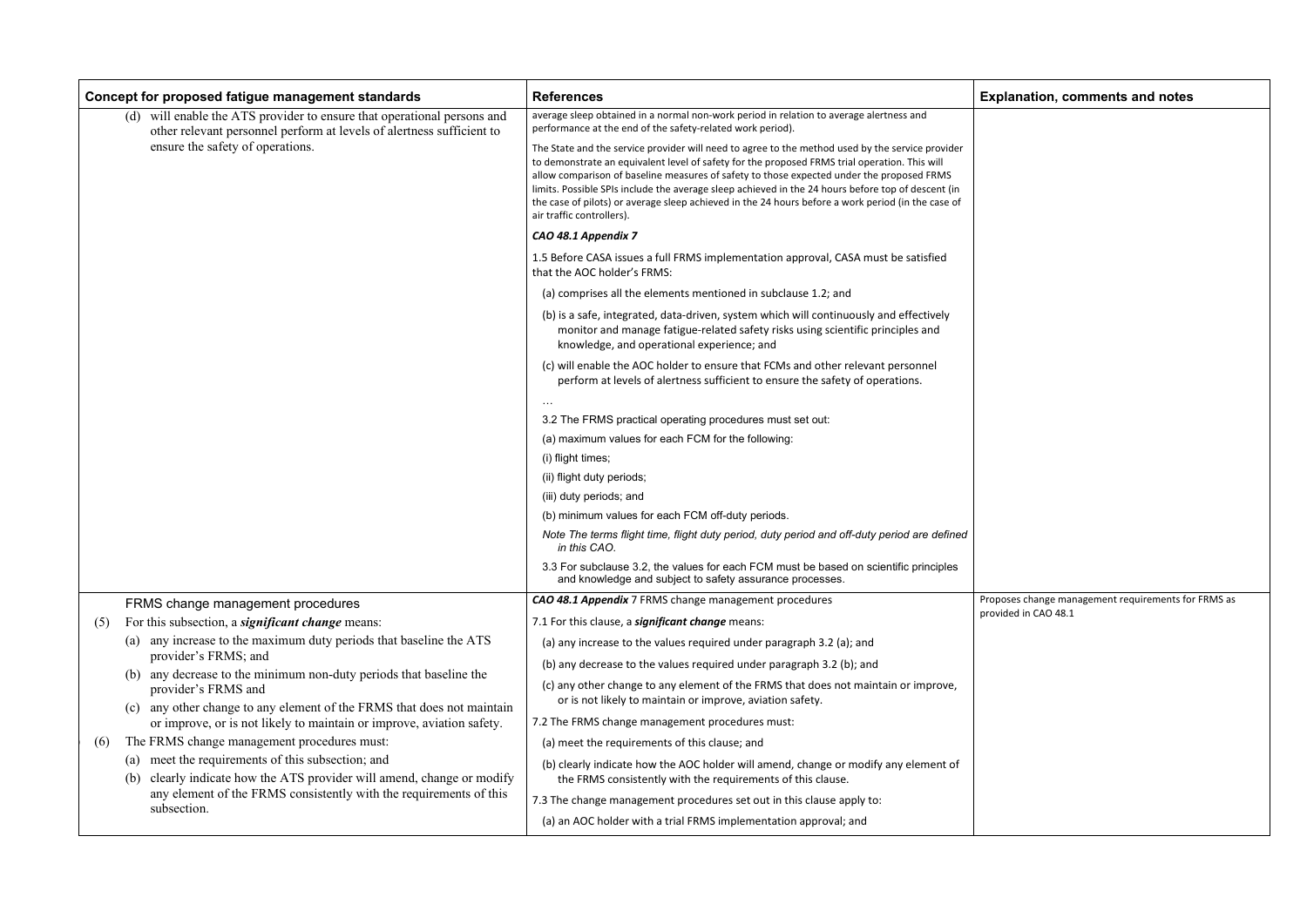|      | Concept for proposed fatigue management standards                                                                                                                                                                                                           | <b>References</b>                                                                                                                                                                                                                                               | Е       |
|------|-------------------------------------------------------------------------------------------------------------------------------------------------------------------------------------------------------------------------------------------------------------|-----------------------------------------------------------------------------------------------------------------------------------------------------------------------------------------------------------------------------------------------------------------|---------|
| (7)  | After issuing an FRMS approval, CASA may, in writing, direct an ATS                                                                                                                                                                                         | (b) an AOC holder with a full FRMS implementation approval.                                                                                                                                                                                                     |         |
|      | provider to amend, change or modify the FRMS (including practices and<br>documents), and the ATS provider must comply within the time specified<br>by CASA in the direction.                                                                                | 7.4 After issuing an FRMS implementation approval, CASA may, in writing, direct an AOC<br>holder to amend, change or modify the FRMS (including practices and documents), and<br>the AOC holder must comply within the time specified by CASA in the direction. |         |
|      | Note 1 A failure to comply may result in revocation of the FRMS approval.<br>Note 2 CASA's power to direct changes to an FRMS is an emergency power for safety<br>purposes only. It does not relieve any approval holder of their own obligation to improve | Note 1 A failure to comply may result in revocation of the FRMS implementation<br>approval.                                                                                                                                                                     |         |
| (8)  | the performance of their FRMS where this is safe and practicable.<br>The ATS provider must not make a significant change to any element of<br>the FRMS unless an application to make the change is approved in writing                                      | Note 2 CASA's power to direct changes to an FRMS is an emergency power for safety<br>purposes only. It does not relieve any approval holder of their own obligation to<br>improve the performance of their FRMS where this is safe and practicable.             |         |
| (9)  | by CASA.<br>An application for approval of a significant change must:                                                                                                                                                                                       | 7.5 The AOC holder must not make a significant change to any element of the FRMS<br>unless an application to make the change is approved in writing by CASA.                                                                                                    |         |
|      | (a) be in writing; and                                                                                                                                                                                                                                      | 7.6 An application for approval of a significant change must:                                                                                                                                                                                                   |         |
|      | set out the change; and<br>(b)                                                                                                                                                                                                                              | (a) be in writing; and                                                                                                                                                                                                                                          |         |
|      | be accompanied by a copy of the part of the ATS provider's<br>(c)<br>exposition affected by the change, clearly identifying the change.                                                                                                                     | (b) set out the change; and                                                                                                                                                                                                                                     |         |
| (10) | An ATS provider must not make a change to the FRMS that is not a<br>significant change unless the ATS provider has:                                                                                                                                         | (c) be accompanied by a copy of the part of the AOC holder's FRMS documentation<br>affected by the change, clearly identifying the change.                                                                                                                      |         |
|      | (a) amended its exposition to reflect the change; and                                                                                                                                                                                                       | 7.7 A change to the FRMS that is not a significant change must be:                                                                                                                                                                                              |         |
|      | given CASA written notice of the change and a copy of the amended<br>(b)                                                                                                                                                                                    | (a) made in accordance with the FRMS change management procedures; and                                                                                                                                                                                          |         |
|      | part of the exposition clearly identifying the change.                                                                                                                                                                                                      | b) notified in writing to CASA within the following period after the change is made:                                                                                                                                                                            |         |
|      |                                                                                                                                                                                                                                                             | (i) 7 days;                                                                                                                                                                                                                                                     |         |
|      |                                                                                                                                                                                                                                                             | (ii) either:                                                                                                                                                                                                                                                    |         |
|      |                                                                                                                                                                                                                                                             | (A) if an AOC holder's approved SMS amendment process under Part 82 of the<br>CAOs has a different CASA notification period for SMS amendments - the<br>period specified in the process; or                                                                     |         |
|      |                                                                                                                                                                                                                                                             | (B) if an AOC holder's exposition change process under the Regulations has a<br>different CASA notification period for non-significant changes - the period<br>specified in the process.                                                                        |         |
|      | <b>FRMS</b> approval                                                                                                                                                                                                                                        | CAO 48.1 Appendix 7 8.1 CASA may, on written application, issue an AOC holder with a<br>trial FRMS implementation approval for up to 24 months, if CASA is satisfied that each                                                                                  |         |
| (11) | CASA may, on written application, issue an ATS provider with an FRMS<br>approval, if CASA is satisfied that each element of the ATS provider's                                                                                                              | element of the AOC holder's FRMS:                                                                                                                                                                                                                               |         |
|      | FRMS:                                                                                                                                                                                                                                                       | (a) complies with and meets the requirements, attributes and characteristics of an<br>FRMS under this Appendix; and                                                                                                                                             |         |
|      | complies with and meets the requirements, attributes and<br>(a)<br>characteristics of an FRMS under this regulation; and                                                                                                                                    |                                                                                                                                                                                                                                                                 |         |
|      | is capable of delivering:<br>(b)                                                                                                                                                                                                                            | (b) is capable of delivering:                                                                                                                                                                                                                                   |         |
|      | (i) identified safety outcomes; and                                                                                                                                                                                                                         | (i) identified safety outcomes; and                                                                                                                                                                                                                             |         |
|      | fatigue-risk data and reports; and<br>(i)                                                                                                                                                                                                                   | (ii) fatigue-risk data and reports; and                                                                                                                                                                                                                         |         |
|      | (iii) continuous improvement in the delivery of safety outcomes.                                                                                                                                                                                            | (iii) continuous improvement in the delivery of safety outcomes.                                                                                                                                                                                                |         |
|      | Expiry, suspension, revocation, surrender of FRMS approval                                                                                                                                                                                                  | CAO 48.1 Appendix 7 10.1 An FRMS implementation approval stops having effect if:                                                                                                                                                                                | G       |
| (12) | An FRMS approval stops having effect if:                                                                                                                                                                                                                    | (a) it expires, or it is suspended or revoked in writing by CASA; or                                                                                                                                                                                            | tł<br>p |

## **Explanation, comments and notes**

Given that an FRMS has an approval mechanism, it is logical there be a mechanism for withdrawing that approval. This proposal matches the equivalent mechanism in CAO 48.1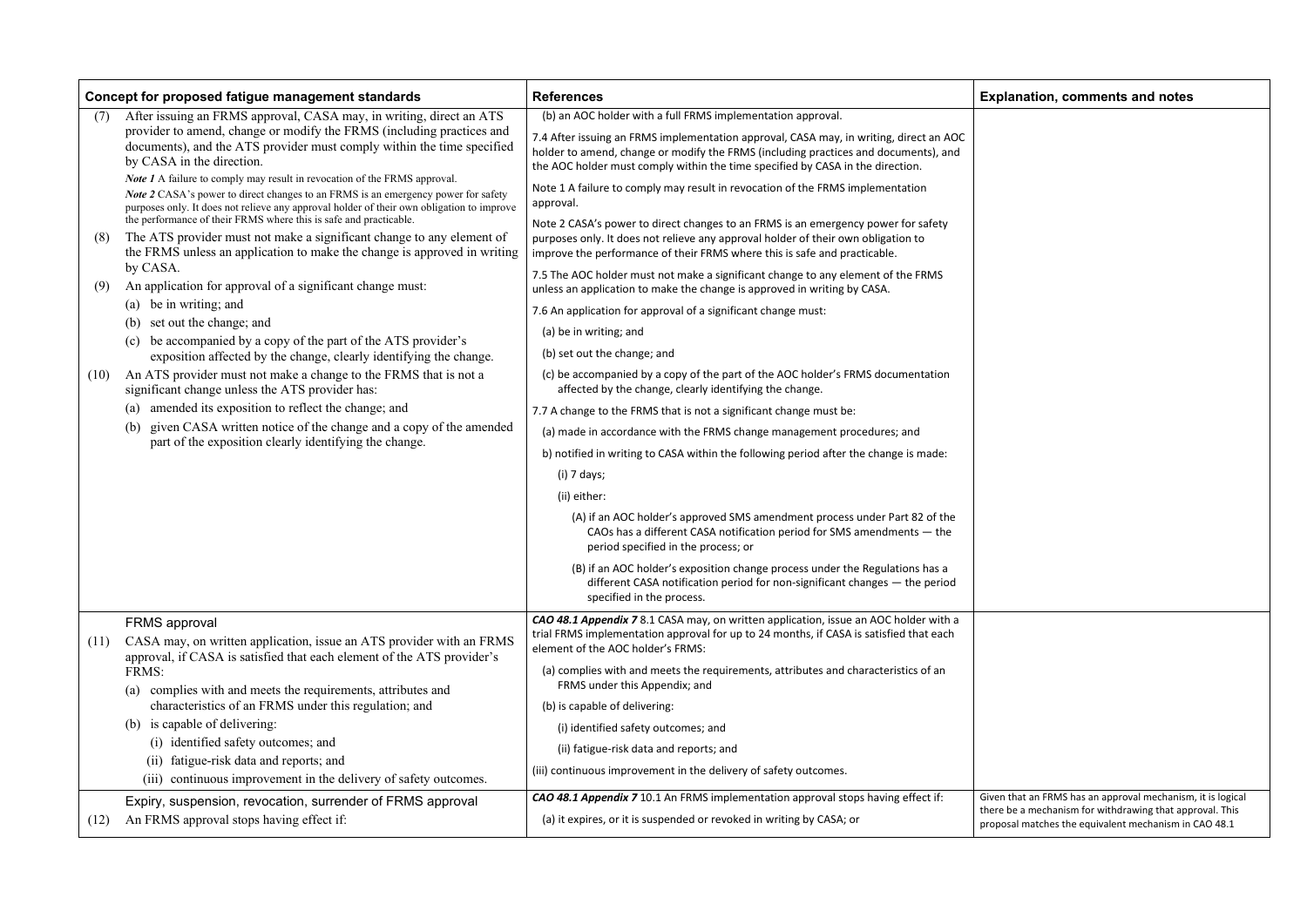mplements Annex 11 Appendix 6, 1.1.2 using the wording of CAO 48.1

Implements Annex 11 Appendix 6, 1.1.2 using the wording of  $AO$  48.1

|      | Concept for proposed fatigue management standards                                                                                                                           | <b>References</b>                                                                                                                                                                                                             | Е        |
|------|-----------------------------------------------------------------------------------------------------------------------------------------------------------------------------|-------------------------------------------------------------------------------------------------------------------------------------------------------------------------------------------------------------------------------|----------|
|      | (a) it expires, or it is suspended or revoked in writing by CASA; or<br>the ATS provider tells CASA in writing that the provider wants to<br>(b)<br>surrender the approval. | (b) the AOC holder tells CASA in writing that the holder wants to surrender the<br>approval.                                                                                                                                  |          |
| (13) | CASA may revoke or suspend an approval if:                                                                                                                                  | CAO 48.1 Appendix 7 10.3 CASA may revoke or suspend an approval if:                                                                                                                                                           | Gi       |
|      | the ATS provider does not comply with the requirements of this Part<br>(a)<br>for implementation or use of an FRMS; or                                                      | (a) the AOC holder does not comply with the requirements of this CAO for<br>implementation or use of an FRMS; or                                                                                                              | th<br>pr |
|      | (b) CASA considers that continued implementation or use of the FRMS<br>would adversely affect aviation safety; or                                                           | (b) CASA considers that continued implementation or use of the FRMS would<br>adversely affect aviation safety; or                                                                                                             |          |
|      | for a revocation only $-$ CASA wishes to reissue the approval in a<br>(c)<br>varied form.                                                                                   | (c) the AOC holder refuses CASA reasonable access to any information or records<br>produced under or for the FRMS which CASA requests in writing for the purpose of<br>assessing the effectiveness and safety of the FRMS; or |          |
|      |                                                                                                                                                                             | (d) for a revocation only $-$ CASA wishes to reissue the approval in a varied form.                                                                                                                                           |          |
|      |                                                                                                                                                                             | Machinery                                                                                                                                                                                                                     | M        |
|      | 2.630 Standards for FRMS                                                                                                                                                    |                                                                                                                                                                                                                               |          |
| (1)  | For paragraph 2.625 (2), an ATS Provider's FRMS must, as a minimum,<br>include and address all matters in this subsection.                                                  |                                                                                                                                                                                                                               |          |
|      | Note 1 Significant changes to an FRMS require CASA approval. See subsection 2.625 (5)<br>thru $(10)$ .                                                                      |                                                                                                                                                                                                                               |          |
|      | Note 2 Guidance for the development and implementation of an FRMS is available on the<br>ICAO and CASA websites.                                                            |                                                                                                                                                                                                                               |          |
| (2)  | An ATS provider's FRMS must have the following elements:<br>FRMS policy and documentation;<br>$\left( a\right)$                                                             | Annex 11 Appendix 6 1.1.1 The air traffic services provider shall define its FRMS<br>policy, with all elements of the FRMS clearly identified.                                                                                | Ιn       |
|      | Fatigue hazard identification, risk assessment and mitigation procedures;<br>(b)                                                                                            |                                                                                                                                                                                                                               |          |
|      | FRMS safety assurance processes;<br>(c)                                                                                                                                     |                                                                                                                                                                                                                               |          |
|      | FRMS promotion processes.<br>(d)                                                                                                                                            |                                                                                                                                                                                                                               |          |
|      | FRMS policy and documentation                                                                                                                                               | <b>Annex 11 Appendix 6</b> 1.1.2 The policy shall:                                                                                                                                                                            | In       |
| (3)  | For subparagraph (2) (a), an ATS provider's FRMS policy must:                                                                                                               | a) define the scope of FRMS operations;                                                                                                                                                                                       |          |
|      | (a) define the scope of FRMS operations; and                                                                                                                                | <b>CAO 48.1 Appendix 7</b> 2.2 The policy must require that all operations to which the FRMS<br>applies be clearly defined in the operations manual.                                                                          |          |
|      | (b) make it clear that while primary responsibility for the FRMS lies with                                                                                                  | <b>Annex 11 Appendix 6</b> 1.1.2 The policy shall:                                                                                                                                                                            | Ιn<br>C/ |
|      | the ATS provider, its effective implementation requires shared<br>responsibility by management, operational persons, and other relevant                                     | b) reflect the shared responsibility of management, air traffic controllers, and other<br>involved personnel;                                                                                                                 |          |
|      | personnel; and                                                                                                                                                              | CAO 48.1 Appendix 7 2.3 The policy must:                                                                                                                                                                                      |          |
|      |                                                                                                                                                                             | (a) make it clear that while primary responsibility for the FRMS lies with the AOC holder,<br>its effective implementation requires shared responsibility by management, FCMs, and<br>other relevant personnel; and           |          |
|      | clearly indicate the safety objectives of the FRMS; and<br>(c)                                                                                                              | Annex 11 Appendix 6 1.1.2 The policy shall:                                                                                                                                                                                   | Ιn       |
|      |                                                                                                                                                                             | c) clearly state the safety objectives of the FRMS;                                                                                                                                                                           | C        |
|      |                                                                                                                                                                             | CAO 48.1 Appendix 7 2.3 The policy must:                                                                                                                                                                                      |          |
|      |                                                                                                                                                                             | (b) clearly indicate the safety objectives of the FRMS; and                                                                                                                                                                   |          |

## **Explanation, comments and notes**

Given that an FRMS has an approval mechanism, it is logical here be a mechanism for withdrawing that approval. This roposal matches the equivalent mechanism in CAO 48.1

Machinery provision

mplements Annex 11 Appendix 6, 1.1.1

Implements Annex 11 Appendix 6, 1.1.2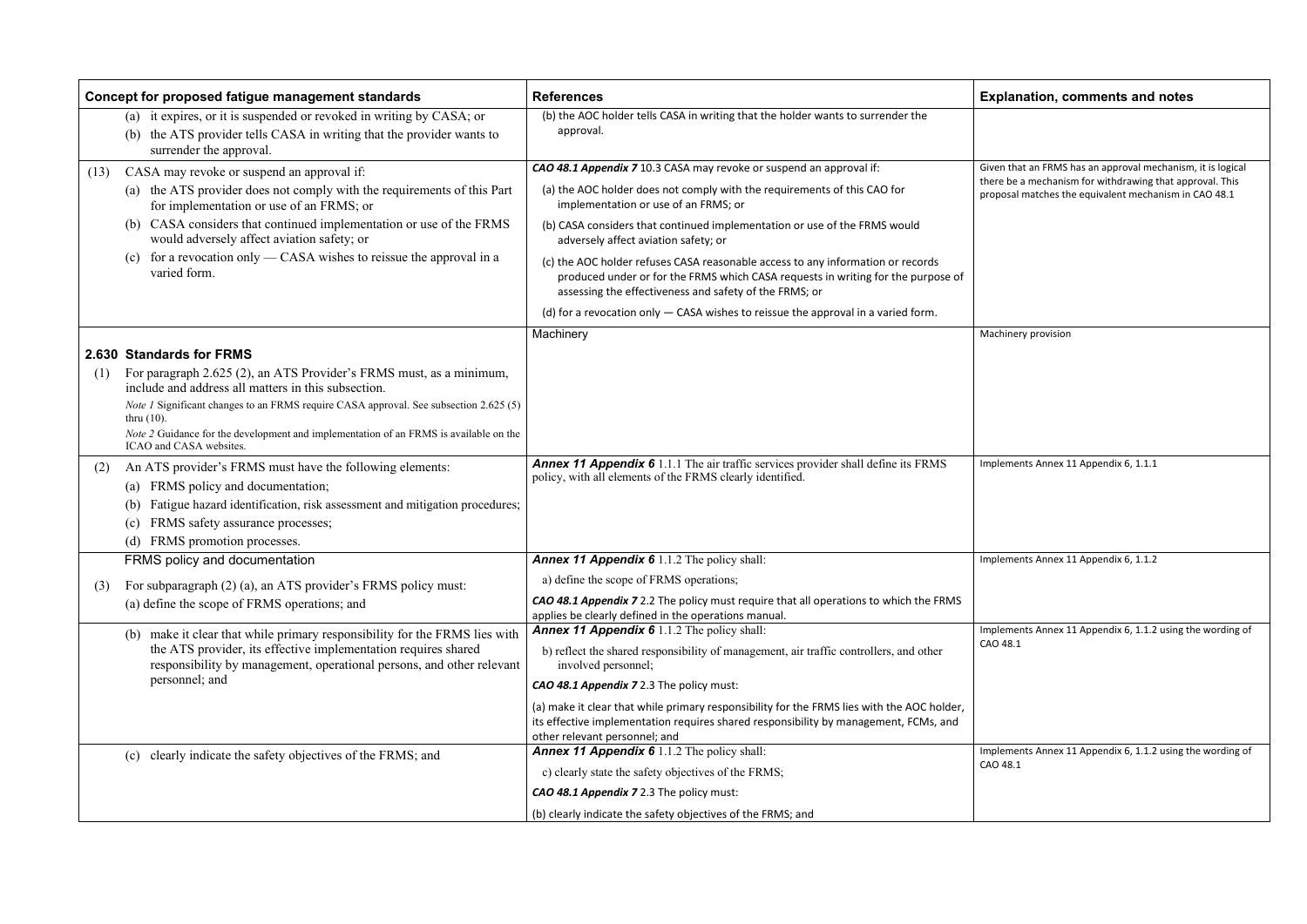mplements Annex 11 Appendix 6, 1.1.2 using the wording of CAO 48.1

mplements Annex 11 Appendix 6, 1.1.2 using the wording of CAO 48.1

mplements Annex 11 Appendix 6, 1.1.2 using the wording of CAO 48.1

mplements Annex 11 Appendix 6, 1.1.2 using the wording of CAO 48.1

mplements Annex 11 Appendix 6, 1.1.2 using the wording of CAO 48.1

mplements Annex 11 Appendix 6, 1.2 using the wording of CAO 48.1

mplements Annex 11 Appendix 6, 1.2 using the wording of CAO 48.1

|     | Concept for proposed fatigue management standards                                                                                                                                                                  | <b>References</b>                                                                                                                                          | E                         |
|-----|--------------------------------------------------------------------------------------------------------------------------------------------------------------------------------------------------------------------|------------------------------------------------------------------------------------------------------------------------------------------------------------|---------------------------|
|     | (d) be approved in writing by the accountable manager; and                                                                                                                                                         | <b>Annex 11 Appendix 6</b> 1.1.2 The policy shall:                                                                                                         | In                        |
|     |                                                                                                                                                                                                                    | d) be signed by the accountable executive of the organization;                                                                                             | C.                        |
|     |                                                                                                                                                                                                                    | CAO 48.1 Appendix 7 2.3 The policy must:                                                                                                                   |                           |
|     |                                                                                                                                                                                                                    | (c) be approved in writing by the Chief Executive Officer; and                                                                                             |                           |
|     | be accessible to all relevant areas and levels of the organisation in a<br>(e)                                                                                                                                     | <b>Annex 11 Appendix 6</b> 1.1.2 The policy shall:                                                                                                         | <u>In</u>                 |
|     | way that indicates the ATS provider's specific endorsement of the<br>policy; and                                                                                                                                   | e) be communicated, with visible endorsement, to all the relevant areas and levels of<br>the organization;                                                 | C,                        |
|     |                                                                                                                                                                                                                    | CAO 48.1 Appendix 7 2.3 The policy must:                                                                                                                   |                           |
|     |                                                                                                                                                                                                                    | (d) be accessible to all relevant areas and levels of the organisation in a way that<br>indicates the AOC holder's specific endorsement of the policy; and |                           |
|     | declare management commitment to:<br>(f)                                                                                                                                                                           | <b>Annex 11 Appendix 6</b> 1.1.2 The policy shall:                                                                                                         | -In                       |
|     | (i) effective safety reporting; and                                                                                                                                                                                | f) declare management commitment to effective safety reporting;                                                                                            | C.                        |
|     | provision of adequate resources for the FRMS; and<br>(11)<br>(iii) continuous improvement of the FRMS; and                                                                                                         | g) declare management commitment to the provision of adequate resources for the<br>FRMS;                                                                   |                           |
|     |                                                                                                                                                                                                                    | h) declare management commitment to continuous improvement of the FRMS;                                                                                    |                           |
|     |                                                                                                                                                                                                                    | CAO 48.1 Appendix 7 2.3 The policy must:                                                                                                                   |                           |
|     |                                                                                                                                                                                                                    | (e) declare management commitment to:                                                                                                                      |                           |
|     |                                                                                                                                                                                                                    | (i) effective safety reporting; and                                                                                                                        |                           |
|     |                                                                                                                                                                                                                    | (ii) provision of adequate resources for the FRMS; and                                                                                                     |                           |
|     |                                                                                                                                                                                                                    | (iii) continuous improvement of the FRMS; and                                                                                                              |                           |
|     | require that clear lines of accountability are identified for<br>(g)                                                                                                                                               | <b>Annex 11 Appendix 6</b> 1.1.2 The policy shall:                                                                                                         | -In                       |
|     | management, operational persons, and all other relevant personnel;<br>and                                                                                                                                          | i) require that clear lines of accountability for management, air traffic controllers, and<br>all other involved personnel are identified; and             | C.                        |
|     |                                                                                                                                                                                                                    | CAO 48.1 Appendix 7 2.3 The policy must:                                                                                                                   |                           |
|     |                                                                                                                                                                                                                    | (f) require that clear lines of accountability are identified for management, FCMs,<br>and all other relevant personnel; and                               |                           |
|     | (h) require periodic reviews to ensure the policy remains relevant and                                                                                                                                             | <b>Annex 11 Appendix 6</b> 1.1.2 The policy shall:                                                                                                         | In                        |
|     | appropriate.                                                                                                                                                                                                       | j) require periodic reviews to ensure it remains relevant and appropriate.                                                                                 | C,                        |
|     |                                                                                                                                                                                                                    | CAO 48.1 Appendix 7 2.3 The policy must:                                                                                                                   |                           |
|     |                                                                                                                                                                                                                    | (g) require periodic reviews to ensure the policy remains relevant and appropriate.                                                                        |                           |
| (4) | For subparagraph (2) (a), an ATS provider's FRMS must be supported by<br>the following documentation, namely, up-to-date identification,                                                                           | <b>Annex 11 Appendix 6</b> 1.2 An air traffic services provider shall develop and keep<br>current FRMS documentation that describes and records:           | In<br>$\mathsf{C}$        |
|     | description and records of the following:                                                                                                                                                                          | a) FRMS policy and objectives;                                                                                                                             |                           |
|     | (a) FRMS policy and objectives;                                                                                                                                                                                    |                                                                                                                                                            |                           |
|     | FRMS processes and procedures;<br>(b)                                                                                                                                                                              | <b>Annex 11 Appendix 6</b> 1.2 An air traffic services provider shall develop and keep<br>current FRMS documentation that describes and records:           | In<br>C,                  |
|     |                                                                                                                                                                                                                    | b) FRMS processes and procedures;                                                                                                                          |                           |
|     | the personnel accountabilities, responsibilities and authorities for<br>(c)<br>effective implementation of the FRMS, including the person in an<br>ATS provider's organisation who is appointed by the accountable | Annex 11 Appendix 6 1.2 An air traffic services provider shall develop and keep<br>current FRMS documentation that describes and records:                  | Sι<br>$\mathsf{b}$<br>.sp |

#### **Explanation, comments and notes**

subparagraph (c) expands on the Annex 11 equivalent standard by specifically mentioning personnel accountabilities must specifically address the accountabilities of the person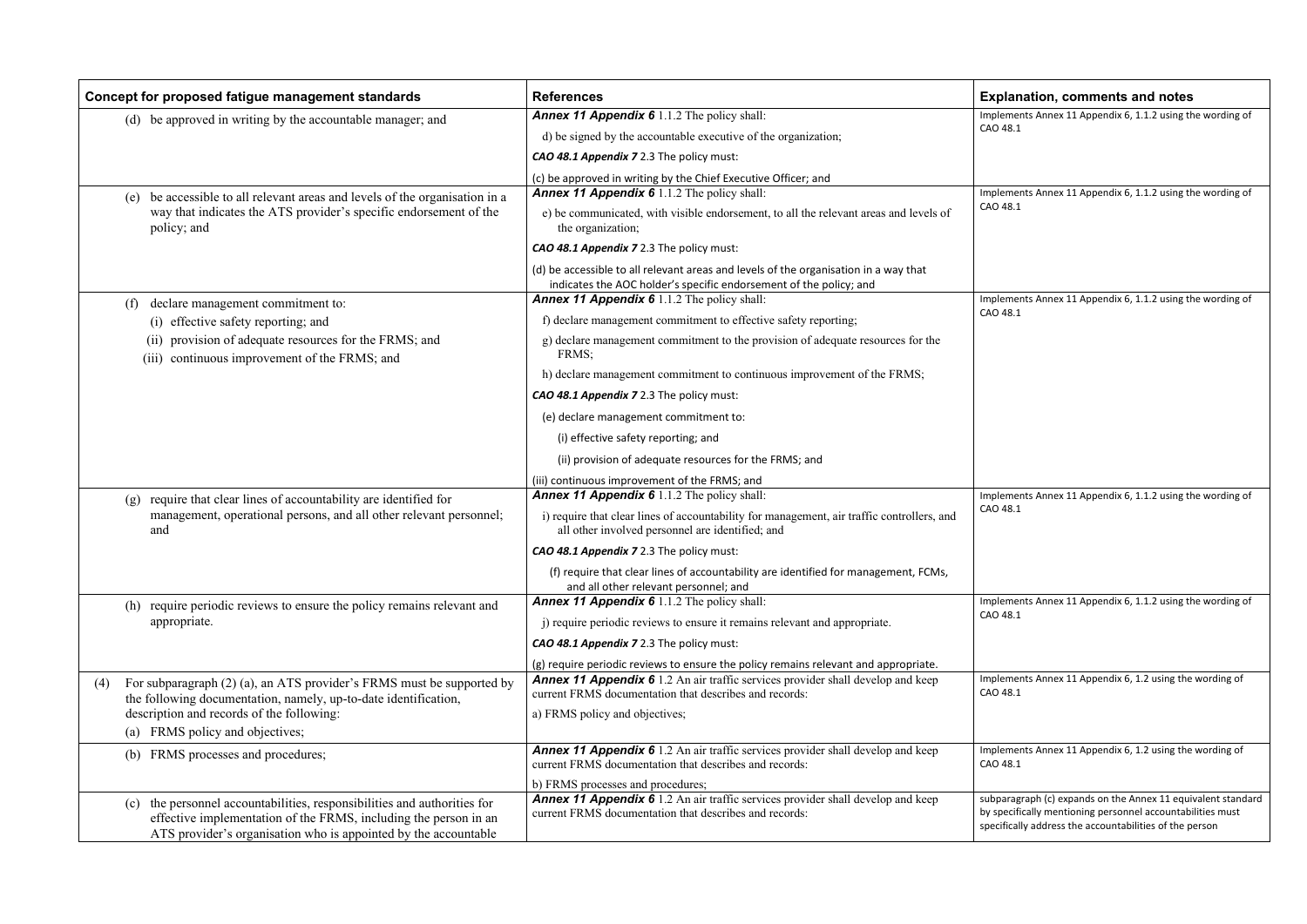*FRMS Manager* in CAO 48.1 means the person in an AOC older's organisation who is appointed by the Chief xecutive Officer to be responsible for the day-to-day mplementation, management and continuing ffectiveness of the AOC holder's FRMS.

nplements Annex 11 Appendix 6, 1.2 using the wording of AO 48.1

nplements Annex 11 Appendix 6, 1.2 using the wording of AO 48.1

nplements Annex 11 Appendix 6, 1.2 using the wording of AO 48.1

nplements Annex 11 Appendix 6, 1.2 using the wording of AO 48.1

nplements Annex 11 Appendix 6, 2.1 using the wording of AO 48.1

nplements Annex 11 Appendix 6, 2.1.1 using the wording of AO 48.1

|     | Concept for proposed fatigue management standards                                                                                                                                                 | <b>References</b>                                                                                                                                                                                                                                                                                                                                                                                                                      | Е                               |
|-----|---------------------------------------------------------------------------------------------------------------------------------------------------------------------------------------------------|----------------------------------------------------------------------------------------------------------------------------------------------------------------------------------------------------------------------------------------------------------------------------------------------------------------------------------------------------------------------------------------------------------------------------------------|---------------------------------|
|     | manager to be responsible for the day-to-day implementation,<br>management and continuing effectiveness of the ATS provider's<br>FRMS:                                                            | c) accountabilities, responsibilities and authorities for these processes and procedures;<br>CAO 48.1 Appendix 7 2.5 In addition to the requirements under subclause 2.4, and the<br>relevant limits and procedures contained in the operations manual in accordance with<br>this CAO, the FRMS must also be supported by the following documentation, namely,<br>up-to-date identification, description and records of the following: | аp<br>Tŀ<br>FI<br>h<br>E)<br>ın |
|     |                                                                                                                                                                                                   | (a) the personnel accountabilities, responsibilities and authorities for effective<br>implementation of the FRMS, including the FRMS Manager;                                                                                                                                                                                                                                                                                          | ef                              |
|     | (d) the mechanisms for ongoing involvement in fatigue risk management<br>of management, operational persons, and all other relevant personnel;                                                    | <b>Annex 11 Appendix 6</b> 1.2 An air traffic services provider shall develop and keep<br>current FRMS documentation that describes and records:<br>d) mechanisms for ongoing involvement of management, air traffic controllers, and all                                                                                                                                                                                              | Ιm<br>C/                        |
|     | the FRMS training programs, training requirements and records of<br>(e)                                                                                                                           | other involved personnel;<br>Annex 11 Appendix 6 1.2 An air traffic services provider shall develop and keep                                                                                                                                                                                                                                                                                                                           | Ιm                              |
|     | attendance at training;                                                                                                                                                                           | current FRMS documentation that describes and records:<br>e) FRMS training programmes, training requirements and attendance records;                                                                                                                                                                                                                                                                                                   | C/                              |
|     | scheduled and actual duty and non-duty periods and break periods<br>(f)<br>between periods of time-in-position in a duty period with significant                                                  | <b>Annex 11 Appendix 6</b> 1.2 An air traffic services provider shall develop and keep<br>current FRMS documentation that describes and records:                                                                                                                                                                                                                                                                                       | Ιm<br>C/                        |
|     | deviations and reasons for deviations noted;                                                                                                                                                      | f) scheduled and actual duty and non-duty periods and break periods between periods of<br>time-in-position in a duty period with significant deviations and reasons for<br>deviations noted; and                                                                                                                                                                                                                                       |                                 |
|     |                                                                                                                                                                                                   | Note.— Significant deviations are described in the Manual for the Oversight of Fatigue<br>Management Approaches (Doc 9966).                                                                                                                                                                                                                                                                                                            |                                 |
|     | the FRMS outputs, including findings from collected data, and<br>(g)<br>recommendations and actions taken.                                                                                        | Annex 11 Appendix 6 1.2 An air traffic services provider shall develop and keep<br>current FRMS documentation that describes and records:                                                                                                                                                                                                                                                                                              | C/                              |
|     |                                                                                                                                                                                                   | g) FRMS outputs including findings from collected data, recommendations, and actions<br>taken.                                                                                                                                                                                                                                                                                                                                         |                                 |
| (5) | <b>FRMS</b> hazard identification<br>For subparagraph (2) (b), the FRMS hazard identification procedures must<br>include the following processes for fatigue-related hazard identification:       | <b>Annex 11 Appendix 6</b> 2.1 An air traffic services provider shall develop and maintain<br>three fundamental and documented processes for fatigue hazard identification:                                                                                                                                                                                                                                                            | $\mathsf{Im}$<br>C/             |
|     | the predictive process;<br>(a)<br>the proactive process;<br>(b)                                                                                                                                   | CAO 48.1 Appendix 7 4.1 FRMS hazard identification procedures must be based on the<br>following processes for fatigue-related hazard identification:                                                                                                                                                                                                                                                                                   |                                 |
|     | the reactive process.<br>(c)                                                                                                                                                                      | (a) the predictive process;                                                                                                                                                                                                                                                                                                                                                                                                            |                                 |
|     |                                                                                                                                                                                                   | (b) the proactive process;                                                                                                                                                                                                                                                                                                                                                                                                             |                                 |
|     |                                                                                                                                                                                                   | (c) the reactive process.                                                                                                                                                                                                                                                                                                                                                                                                              |                                 |
| (6) | For subparagraph $(5)$ (a), the predictive process must be capable of<br>identifying fatigue-related hazards by examining operational person<br>scheduling and taking into account the following: | <b>Annex 11 Appendix 6</b> 2.1.1 <i>Predictive</i> . The predictive process shall identify fatigue<br>hazards by examining air traffic controller scheduling and taking into account factors<br>known to affect sleep and fatigue and their effects on performance. Methods of<br>examination may include, but are not limited to:                                                                                                     | C/                              |
|     | factors known to affect sleep;<br>(a)<br>factors known to affect fatigue;<br>(b)                                                                                                                  | a) air traffic services or industry operational experience and data collected on similar<br>types of operations or from other industries with shift work or 24-hour operations;                                                                                                                                                                                                                                                        |                                 |
|     | the effects of the factors mentioned in paragraphs (a) and (b) on<br>(c)                                                                                                                          | b) evidence-based scheduling practices; and                                                                                                                                                                                                                                                                                                                                                                                            |                                 |
|     | performance.<br>Note Methods of examination may include, but are not limited to:                                                                                                                  | c) bio-mathematical models.                                                                                                                                                                                                                                                                                                                                                                                                            |                                 |

#### **Concept Formally Explanation, comments and notes**

ppointed by the ATS provider to manage the provider's FRMS. he expanded requirement is consistent with CAO 48.1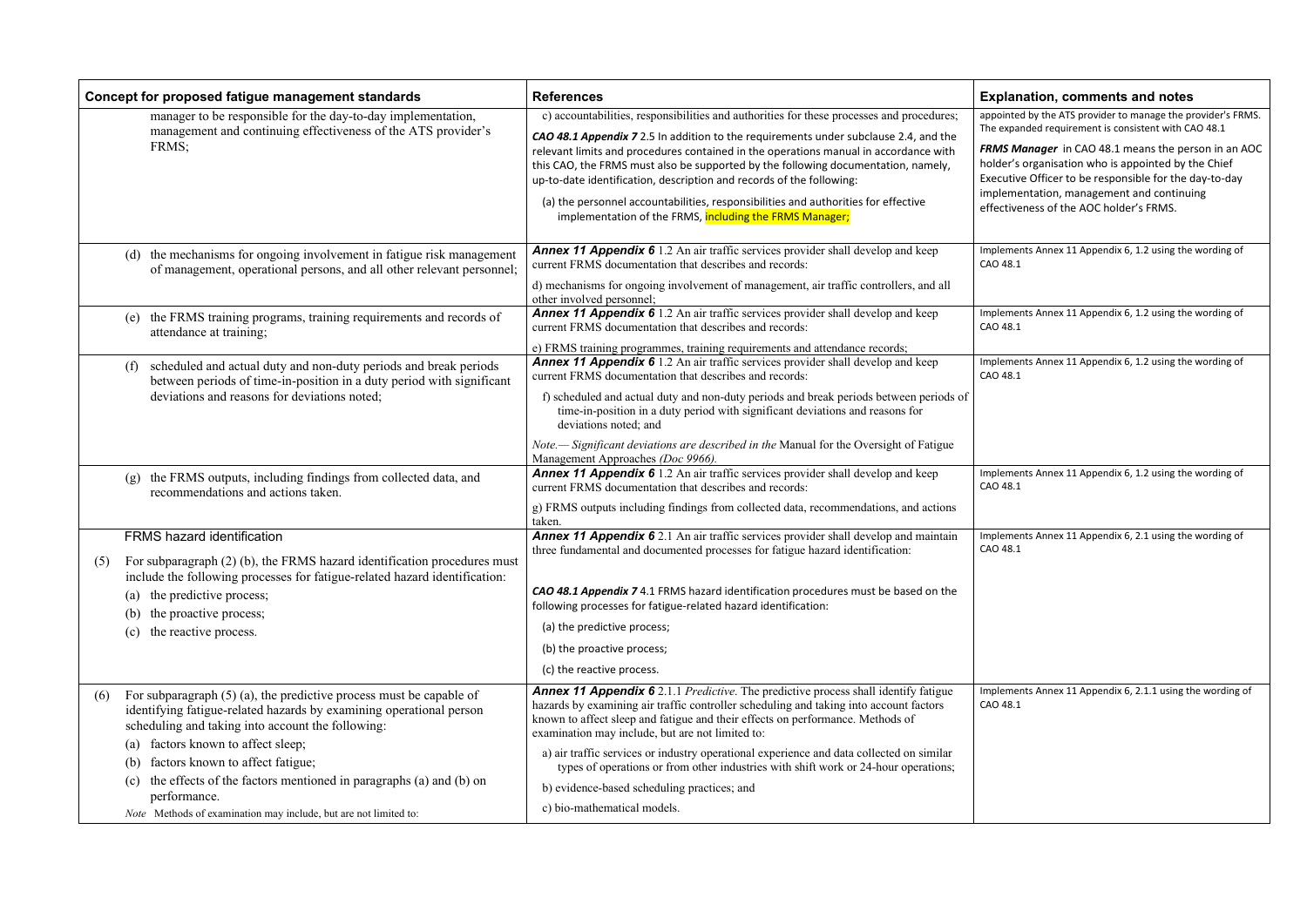Iplements Annex 11 Appendix 6, 2.1.3 using the wording of CAO 48.1

Implements Annex 11 Appendix 6, 2.2.1 and 2.2.2 using the ording of CAO 48.1

|     | Concept for proposed fatigue management standards                                                                                                                                                                                                                                                         | <b>References</b>                                                                                                                                                                                                                                                                                                                                       | E)         |
|-----|-----------------------------------------------------------------------------------------------------------------------------------------------------------------------------------------------------------------------------------------------------------------------------------------------------------|---------------------------------------------------------------------------------------------------------------------------------------------------------------------------------------------------------------------------------------------------------------------------------------------------------------------------------------------------------|------------|
|     | air traffic services or industry operational experience and data collected on<br>(a)<br>similar types of operations or from other industries with shift work or 24-hour<br>operations;                                                                                                                    | <b>CAO 48.1 Appendix 7</b> 4.2 The predictive process must be capable of identifying fatigue-<br>related hazards by examining FCM scheduling and taking into account the following:                                                                                                                                                                     |            |
|     | evidence-based scheduling practices; and<br>(b)                                                                                                                                                                                                                                                           | (a) factors known to affect sleep;                                                                                                                                                                                                                                                                                                                      |            |
|     | bio-mathematical models.<br>(c)                                                                                                                                                                                                                                                                           | (b) factors known to affect fatigue;                                                                                                                                                                                                                                                                                                                    |            |
|     |                                                                                                                                                                                                                                                                                                           | (c) the effects of the factors mentioned in paragraphs (a) and (b) on FCM<br>performance.                                                                                                                                                                                                                                                               |            |
| (7) | For subparagraph $(5)$ (b), the proactive process must be capable of<br>identifying fatigue-related hazards within current air traffic services<br>operations.                                                                                                                                            | <b>Annex 11 Appendix 6</b> 2.1.2 <i>Proactive</i> . The proactive process shall identify fatigue<br>hazards within current air traffic services operations. Methods of examination may<br>include, but are not limited to:                                                                                                                              | Pro<br>2.1 |
|     | Note Methods of examination may include, but are not limited to:                                                                                                                                                                                                                                          | a) self-reporting of fatigue risks;                                                                                                                                                                                                                                                                                                                     | Ho<br>to i |
|     | self-reporting of fatigue risks;<br>(a)                                                                                                                                                                                                                                                                   | b) fatigue surveys;                                                                                                                                                                                                                                                                                                                                     | fat        |
|     | fatigue surveys;<br>(b)                                                                                                                                                                                                                                                                                   | c) relevant air traffic controller performance data;                                                                                                                                                                                                                                                                                                    |            |
|     | relevant operational person performance data;<br>(c)<br>available safety databases and scientific studies;<br>(d)                                                                                                                                                                                         | d) available safety databases and scientific studies;                                                                                                                                                                                                                                                                                                   |            |
|     | tracking and analysis of differences in planned and actual worked times;<br>(e)                                                                                                                                                                                                                           | e) tracking and analysis of differences in planned and actual worked times; and                                                                                                                                                                                                                                                                         |            |
|     | observations during normal operations or special evaluations; and<br>(f)                                                                                                                                                                                                                                  | f) observations during normal operations or special evaluations.                                                                                                                                                                                                                                                                                        |            |
|     | self-assessment of the suitability of fatigue risk mitigations, where such<br>(g)<br>mitigations have been utilised.                                                                                                                                                                                      | <b>CAO 48.1 Appendix 7</b> 4.3 The proactive process must be capable of identifying fatigue-<br>related hazards within current flight operations.                                                                                                                                                                                                       |            |
|     |                                                                                                                                                                                                                                                                                                           | Subpara (g) of the note is a CASA ATM standards proposal based on experience with<br>overseeing Airservices FRMS. It seeks to ensure that the proactive process also includes<br>assessing fatigue risk mitigations for their effectiveness and suitability.                                                                                            |            |
| (8) | For subparagraph $(5)$ (c), the reactive process must be capable of<br>identifying the contribution of fatigue-related hazards to reports and<br>events associated with potential negative safety consequences with a view                                                                                | <b>Annex 11 Appendix 6</b> 2.1.3 Reactive. The reactive process shall identify the<br>contribution of fatigue hazards to reports and events associated with potential negative<br>safety consequences in order to determine how the impact of fatigue could have been<br>minimized. At a minimum, the process may be triggered by any of the following: | Im<br>CA   |
|     | to determining how the effects of fatigue could have been minimised.<br>Note At a minimum, the process may be triggered by any of the following:                                                                                                                                                          | a) fatigue reports;                                                                                                                                                                                                                                                                                                                                     |            |
|     | fatigue reports;<br>(a)                                                                                                                                                                                                                                                                                   | b) confidential reports;                                                                                                                                                                                                                                                                                                                                |            |
|     | confidential reports;<br>(b)                                                                                                                                                                                                                                                                              | c) audit reports; and                                                                                                                                                                                                                                                                                                                                   |            |
|     | audit reports;<br>(c)<br>incidents; and<br>(d)                                                                                                                                                                                                                                                            | d) incidents.                                                                                                                                                                                                                                                                                                                                           |            |
|     | self-assessment of the suitability of fatigue risk mitigations, where such<br>(e)<br>mitigations have been utilised.<br>Consultation note: Subpara (e) of the note seeks to ensure that the reactive process<br>also includes assessing fatigue risk mitigations for their effectiveness and suitability. | CAO 48.1 Appendix 7 4.4 The reactive process must be capable of identifying the<br>contribution of fatigue-related hazards to actual events that could have affected, or did<br>affect, safety, with a view to determining how the effects of fatigue on each event could<br>have been minimised.                                                       |            |
| (9) | For subparagraph $(2)$ (b), the FRMS risk assessment procedures must                                                                                                                                                                                                                                      | Annex 11 Appendix 6                                                                                                                                                                                                                                                                                                                                     | Im         |
|     | ensure that identified fatigue-related hazards are examined in relation to<br>the following:                                                                                                                                                                                                              | 2.2.1 An air traffic services provider shall develop and implement risk assessment<br>procedures that determine when the associated risks require mitigation.                                                                                                                                                                                           | wo         |
|     | the relevant operational context and procedures in which the<br>(a)                                                                                                                                                                                                                                       | 2.2.2 The risk assessment procedures shall review identified fatigue hazards and link                                                                                                                                                                                                                                                                   |            |
|     | identified fatigue-related hazard arose;                                                                                                                                                                                                                                                                  | them to:                                                                                                                                                                                                                                                                                                                                                |            |
|     | the probability of the fatigue-related hazard arising in those<br>(b)<br>circumstances;                                                                                                                                                                                                                   | a) operational processes;                                                                                                                                                                                                                                                                                                                               |            |
|     | the possible consequences of the fatigue-related hazard in those<br>(c)                                                                                                                                                                                                                                   | b) their probability;                                                                                                                                                                                                                                                                                                                                   |            |
|     | circumstances;                                                                                                                                                                                                                                                                                            | c) possible consequences; and                                                                                                                                                                                                                                                                                                                           |            |

### **xplanation, comments and notes**

pposed Clause (8) is based on Annex 11 Appendix 6 para 1.2, but uses the wording of CAO 48.1.

bwever, subpara (g) is an additional CASA proposal intended ensure that the proactive process also includes assessing igue risk mitigations for their effectiveness and suitability.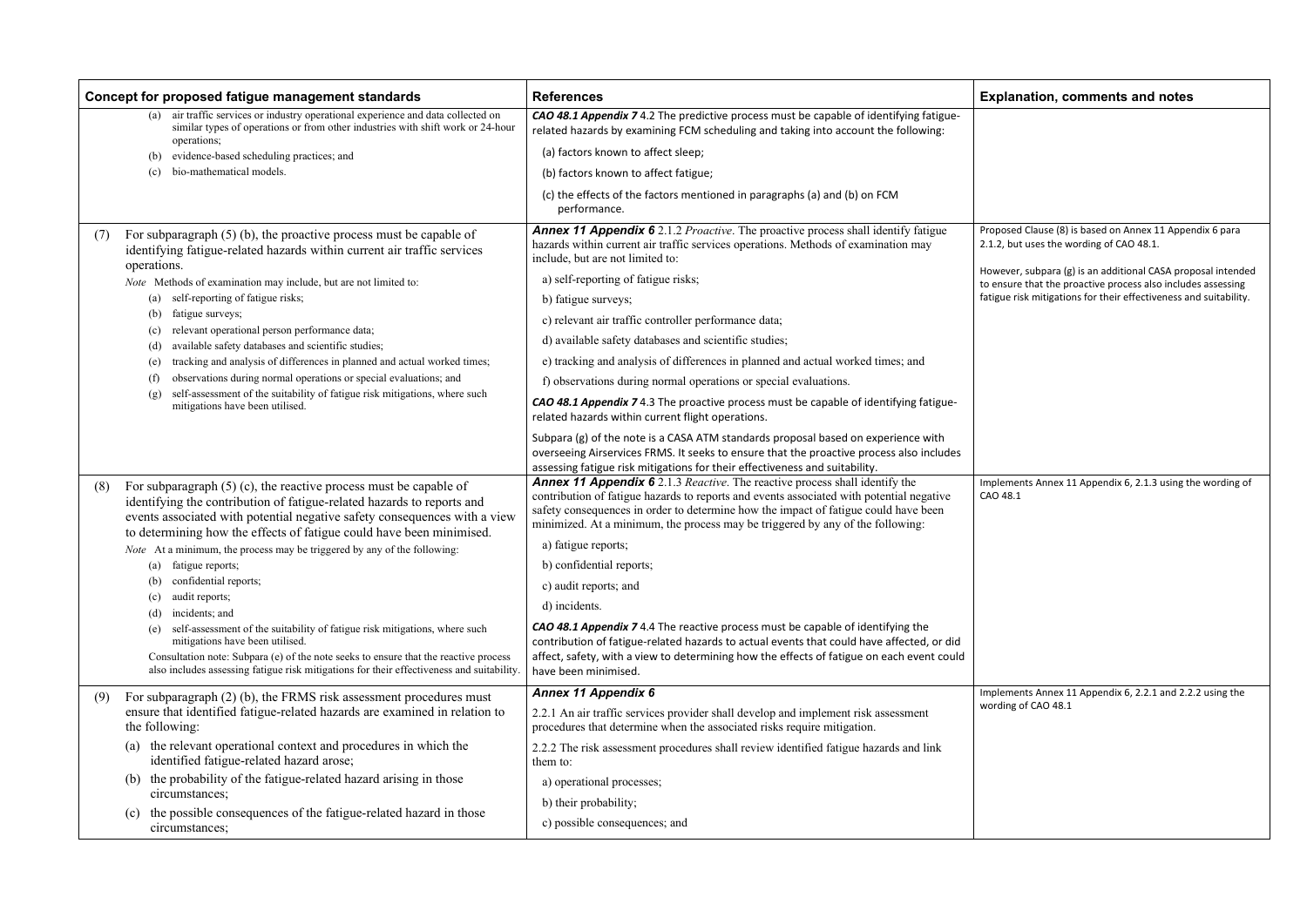## **Concept for proposed fatigue management standards References Explanation, comments and notes**

Iplements Annex 11 Appendix 6, 2.3 using the wording of  $0.48.1$ 

Iplements Annex 11 Appendix 6, 3 a) using the wording of .<br>\O 48.1

Iplements Annex 11 Appendix 6, 3 b) using the wording of CAO 48.1

|      | Concept for proposed fatigue management standards                                                                                            | <b>References</b>                                                                                                                                                                                                            | Ex                     |
|------|----------------------------------------------------------------------------------------------------------------------------------------------|------------------------------------------------------------------------------------------------------------------------------------------------------------------------------------------------------------------------------|------------------------|
|      | (d) the effectiveness of existing safety procedures and controls.                                                                            | d) the effectiveness of existing preventive controls and recovery measures.                                                                                                                                                  |                        |
|      |                                                                                                                                              | CAO 48.1 Appendix 7 4.6 For subclause 4.5, the FRMS risk assessment procedures must<br>ensure that identified fatigue-related hazards are examined in relation to the following:                                             |                        |
|      |                                                                                                                                              | (a) the relevant operational context and procedures in which the identified fatigue-<br>related hazard arose;                                                                                                                |                        |
|      |                                                                                                                                              | (b) the probability of the fatigue-related hazard arising in those circumstances;                                                                                                                                            |                        |
|      |                                                                                                                                              | (c) the possible consequences of the fatigue-related hazard in those circumstances;                                                                                                                                          |                        |
|      |                                                                                                                                              | (d) the effectiveness of existing safety procedures and controls.                                                                                                                                                            |                        |
| (10) | For subparagraph (2) (b), the FRMS risk mitigation procedures for each                                                                       | <b>Annex 11 Appendix 6</b> 2.3 Risk mitigation                                                                                                                                                                               | Imp                    |
|      | fatigue-related hazard must be capable of:<br>selecting appropriate mitigation strategies for the hazard; and<br>(a)                         | An air traffic services provider shall develop and implement fatigue risk mitigation<br>procedures that:                                                                                                                     | CA <sub>(</sub>        |
|      | implementing the selected mitigation strategies; and<br>(b)                                                                                  | a) select the appropriate mitigation strategies;                                                                                                                                                                             |                        |
|      | monitoring the implementation and effectiveness of the strategies.<br>(c)                                                                    | b) implement the mitigation strategies; and                                                                                                                                                                                  |                        |
|      |                                                                                                                                              | c) monitor the strategies' implementation and effectiveness.                                                                                                                                                                 |                        |
|      |                                                                                                                                              | CAO 48.1 Appendix 7 4.7 FRMS risk mitigation procedures for each fatigue-related<br>hazards must be capable of:                                                                                                              |                        |
|      |                                                                                                                                              | (a) selecting appropriate mitigation strategies for the hazard; and                                                                                                                                                          |                        |
|      |                                                                                                                                              | (b) implementing the selected mitigation strategies; and                                                                                                                                                                     |                        |
|      |                                                                                                                                              | (c) monitoring the implementation and effectiveness of the strategies.                                                                                                                                                       |                        |
|      | <b>FRMS</b> safety assurance                                                                                                                 | <b>Annex 11 Appendix 6 3. FRMS safety assurance processes</b>                                                                                                                                                                | Imp                    |
| (11) | For subparagraph $(2)$ (c), the FRMS safety assurance procedures must<br>provide for:                                                        | The air traffic services provider shall develop and maintain FRMS safety assurance<br>processes to:                                                                                                                          | CA <sub>(</sub>        |
|      | (a) continuous monitoring of the performance of the FRMS;<br>the analysis of fatigue-related trends;<br>(b)                                  | a) provide for continuous FRMS performance monitoring, analysis of trends, and<br>measurement to validate the effectiveness of the fatigue safety risk controls. The<br>sources of data may include, but are not limited to: |                        |
|      | measurements to validate the effectiveness of mitigation strategies.<br>(c)<br>Note The sources of data may include, but are not limited to: | 1) hazard reporting and investigations;                                                                                                                                                                                      |                        |
|      | hazard reporting and investigations;<br>(a)                                                                                                  | 2) audits and surveys; and                                                                                                                                                                                                   |                        |
|      | audits and surveys; and<br>(b)                                                                                                               | 3) reviews and fatigue studies (both internal and external);                                                                                                                                                                 |                        |
|      | reviews and fatigue studies (both internal and external).<br>(c)                                                                             | CAO 48.1 Appendix 7 5.1 FRMS safety assurance procedures must provide for:                                                                                                                                                   |                        |
|      |                                                                                                                                              | (a) continuous monitoring of the performance of the FRMS;                                                                                                                                                                    |                        |
|      |                                                                                                                                              | (b) the analysis of fatigue-related trends;                                                                                                                                                                                  |                        |
|      |                                                                                                                                              | (c) measurements to validate the effectiveness of mitigation strategies.                                                                                                                                                     |                        |
| (12) | For subparagraph $(2)$ (c), the FRMS safety assurance procedures must                                                                        | <b>Annex 11 Appendix 6 3. FRMS safety assurance processes</b>                                                                                                                                                                | Imp<br>CA <sub>(</sub> |
|      | include a formal process for the management of changes to the FRMS<br>arising from the following:                                            | The air traffic services provider shall develop and maintain FRMS safety assurance<br>processes to:                                                                                                                          |                        |
|      | identification of changes in the operational environment that may<br>(a)<br>affect FRMS;                                                     | b) provide a formal process for the management of change. This shall include, but is not<br>limited to:                                                                                                                      |                        |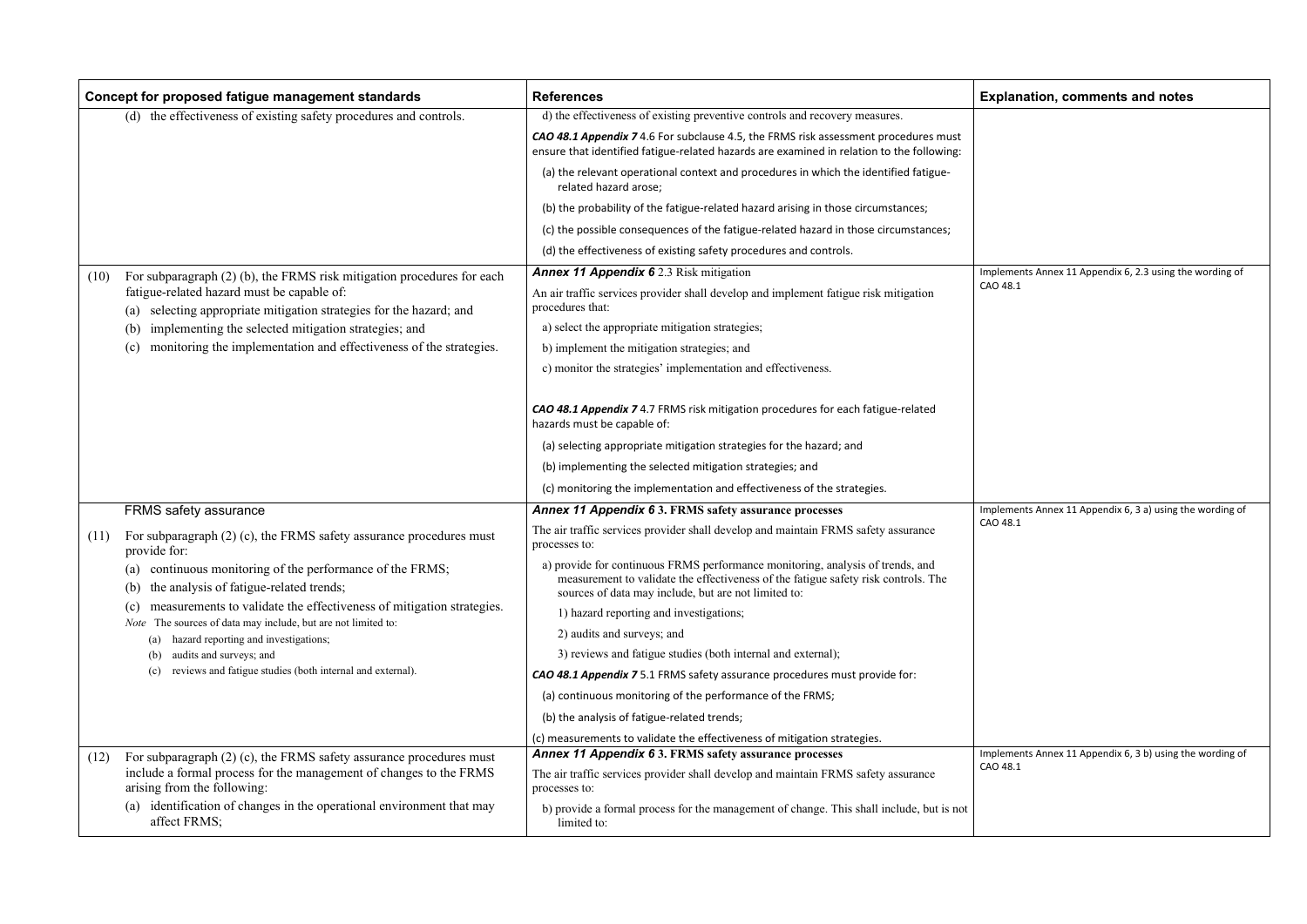## **Concept for proposed fatigue management standards References Explanation, comments and notes**

Implements Annex 11 Appendix 6, 3 c) using the wording of CAO 48.1

Iplements Annex 11 Appendix 6, 4 using the wording of CAO  $\frac{1}{2}$ 

|      | Concept for proposed fatigue management standards                                                                                                                                              | <b>References</b>                                                                                                                                                                                                                                                                          | Ex              |
|------|------------------------------------------------------------------------------------------------------------------------------------------------------------------------------------------------|--------------------------------------------------------------------------------------------------------------------------------------------------------------------------------------------------------------------------------------------------------------------------------------------|-----------------|
|      | identification of changes within the ATS provider's organisation that<br>(b)<br>may affect FRMS;                                                                                               | 1) identification of changes in the operational environment that may affect the<br>FRMS;                                                                                                                                                                                                   |                 |
|      | consideration of available tools which could be used to maintain or<br>(c)                                                                                                                     | 2) identification of changes within the organization that may affect the FRMS; and                                                                                                                                                                                                         |                 |
|      | improve FRMS performance prior to implementing changes.                                                                                                                                        | 3) consideration of available tools which could be used to maintain or improve<br>FRMS performance prior to implementing changes; and                                                                                                                                                      |                 |
|      |                                                                                                                                                                                                | CAO 48.1 Appendix 7 5.2 FRMS safety assurance procedures must include a formal<br>process for the management of changes to the FRMS arising from the following:                                                                                                                            |                 |
|      |                                                                                                                                                                                                | (a) identification of changes in the operational environment that may affect FRMS;                                                                                                                                                                                                         |                 |
|      |                                                                                                                                                                                                | (b) identification of changes within the AOC holder's organisation that may affect<br>FRMS.                                                                                                                                                                                                |                 |
| (13) | For subparagraph (2) (c), the FRMS safety assurance procedures must                                                                                                                            | <b>Annex 11 Appendix 6 3. FRMS safety assurance processes</b>                                                                                                                                                                                                                              | Imp             |
|      | provide for the continuous improvement of the FRMS, by including the<br>following:                                                                                                             | The air traffic services provider shall develop and maintain FRMS safety assurance<br>processes to:                                                                                                                                                                                        | CA <sub>(</sub> |
|      | the elimination or modification of preventive controls and recovery<br>(a)<br>measures that:                                                                                                   | c) provide for the continuous improvement of the FRMS. This shall include, but is not<br>limited to:                                                                                                                                                                                       |                 |
|      | (i) have had unintended negative consequences; or<br>are no longer required because of changes in the ATS provider's<br>(i)<br>operational or organisational environment;                      | 1) the elimination and/or modification of preventive controls and recovery measures<br>that have had unintended consequences or that are no longer needed due to<br>changes in the operational or organizational environment;                                                              |                 |
|      | routine evaluations of facilities, equipment, documentation and                                                                                                                                | 2) routine evaluations of facilities, equipment, documentation and procedures; and                                                                                                                                                                                                         |                 |
|      | procedures;<br>the determination of the need to introduce new processes and<br>(c)                                                                                                             | 3) the determination of the need to introduce new processes and procedures to<br>mitigate emerging fatigue-related risks.                                                                                                                                                                  |                 |
|      | procedures to mitigate emerging fatigue-related risks.                                                                                                                                         | CAO 48.1 Appendix 7 5.4 FRMS safety assurance procedures must provide for the<br>continuous improvement of the FRMS, by including the following:                                                                                                                                           |                 |
|      |                                                                                                                                                                                                | (a) the elimination or modification of fatigue-related risk controls that:                                                                                                                                                                                                                 |                 |
|      |                                                                                                                                                                                                | (i) have had unintended negative consequences; or                                                                                                                                                                                                                                          |                 |
|      |                                                                                                                                                                                                | (ii) are no longer required because of changes in the AOC holder's operational or<br>organisational environment;                                                                                                                                                                           |                 |
|      |                                                                                                                                                                                                | (b) routine evaluations of facilities, equipment, documentation and procedures to<br>determine their implications for fatigue-related risk management and control;                                                                                                                         |                 |
|      |                                                                                                                                                                                                | (c) identification of emerging fatigue-related risks to allow the introduction of new<br>procedures and procedures to mitigate such risks.                                                                                                                                                 |                 |
|      | FRMS safety promotion procedures                                                                                                                                                               | <b>Annex 11 Appendix 6 4. FRMS promotion processes</b>                                                                                                                                                                                                                                     | Imp             |
| (14) | For subparagraph $(2)$ (d), the FRMS safety promotion procedures must<br>include the following:<br>training programs for management, operational persons, and all other<br>(a)                 | FRMS promotion processes support the ongoing development of the FRMS, the<br>continuous improvement of its overall performance, and attainment of optimum safety<br>levels. The following shall be established and implemented by the air traffic service<br>provider as part of its FRMS: | 48.             |
|      | relevant personnel to ensure competency levels commensurate with<br>the role and responsibility of the involved personnel under the FRMS;<br>an effective FRMS communication plan that:<br>(b) | a) training programmes to ensure competency commensurate with the roles and<br>responsibilities of management, air traffic controllers, and all other involved<br>personnel under the planned FRMS; and                                                                                    |                 |
|      | (i) explains all elements of the FRMS to all stakeholders; and                                                                                                                                 | b) an effective FRMS communication plan that:                                                                                                                                                                                                                                              |                 |